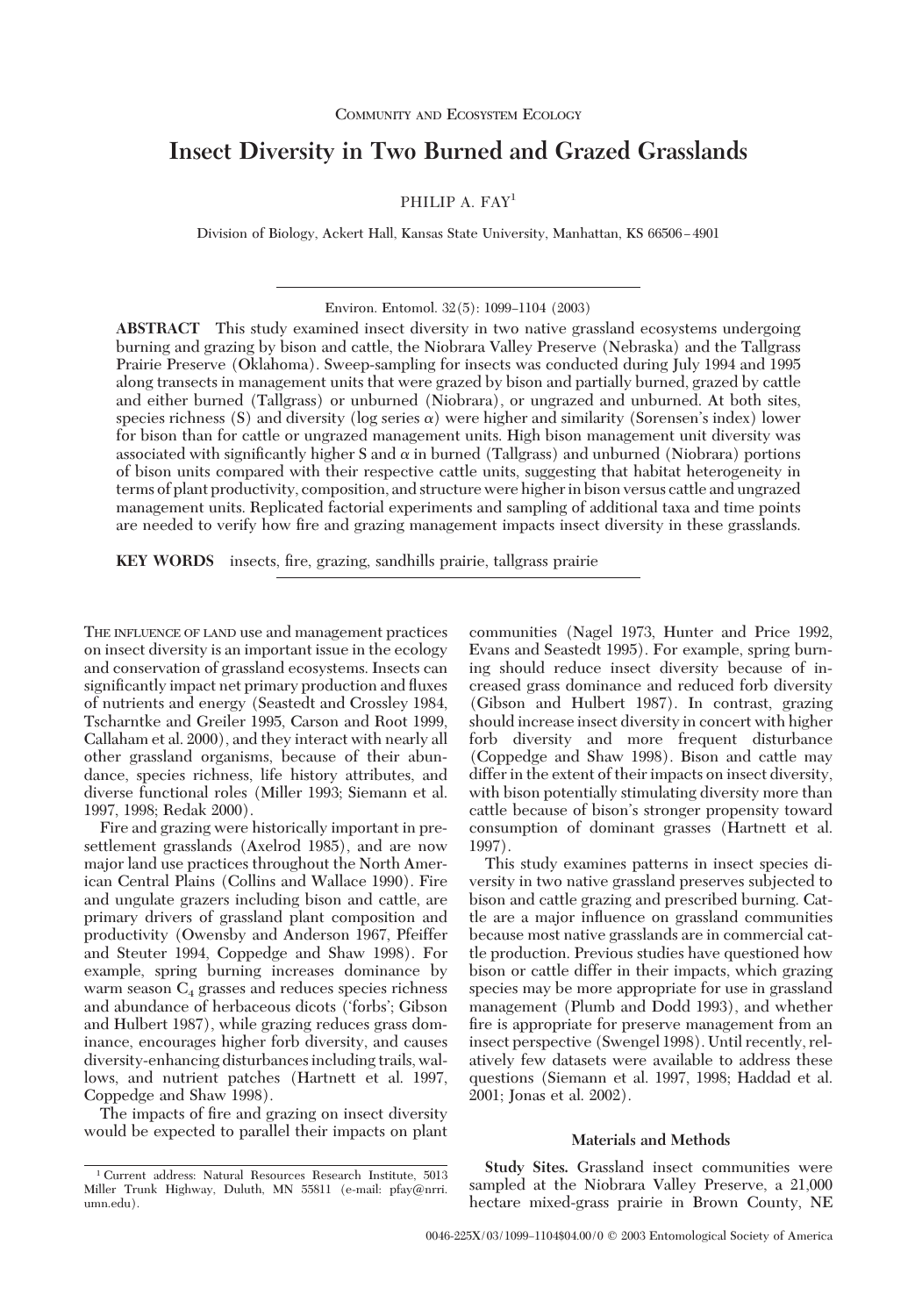$(42.7^\circ \text{ N}, 99.8^\circ \text{ W})$ , and at the Tallgrass Prairie Preserve, a 14,800 hectare tallgrass prairie in Osage County, OK  $(36.5^{\circ} N, 96.2^{\circ} W)$ . Both sites are former commercial cattle ranches acquired by the Nature Conservancy and managed to preserve native grassland ecosystems by restoring fire and bison grazing. The vegetation at the Niobrara Valley Preserve is dominated by grasses including *Andropogon hallii, Schizachyrium scoparius, Stipa comata,* and *Panicum virgatum,* accompanied by a diverse group of forbs (Churchill et al. 1988). The Tallgrass Prairie Preserve isin the southern Flint Hills tallgrass prairie. Dominant grasses include *Andropogon gerardii, Schizachyrium scoparius, Panicum virgatum,* and *Sorghastrum nutans,* accompanied by a similarly diverse forb assemblage (Great Plains Flora Association 1986).

Both preserves are divided into three management units, one grazed by bison, a second grazed by cattle, and a third ungrazed/unburned unit. At the Tallgrass Preserve, bison were introduced in 1993 on a 2000 hectare area stocked at 1.2 AUM (animal unit months)  $ha^{-1}$  y<sup>-1</sup>, with estimated consumption of 12.5% of annual aboveground net primary production. During this study cattle grazed from mid-April through mid-July on  $\approx$  9,000 hectares, at a stocking rate of 1.4 AUM ha<sup>-1</sup>. Cattle grazing at Tallgrass before Nature Conservancy acquisition consisted of year-round cow-calf production and spring stocker cattle. Prescribed burning was conducted in both grazed management units beginning in 1993. Parts of the bison unit remained unburned or were burned in either spring, summer, or fall each year, without set boundaries, so that later burns partially overlapped earlier ones, creating a landscape-scale mosaic that mimicked presettlement fire patterns. The target fire return interval for a given parcel was 5 yr. In 1994, seven parcels burned for 450 hectares, and in 1995 eight parcels were burned totaling 440 hectares. The objective of prescribed burning in the cattle unit was maintenance of cattle forage quality, thus the entire unit was burned annually in spring (April). This is a typical management practice in the Flint Hills (Hulbert 1973).

Bison were reintroduced to the Niobrara Valley Preserve in fall of 1985, stocked year-round at 0.2 AUM  $ha^{-1}y^{-1}$ , or  $\approx$  25% consumption of annual ANPP. The cattle unit was stocked at  $0.2$  AUM  $ha^{-1}$  from May through October. Prescribed burning also was conducted in the Niobrara bison unit with the same objective as Tallgrass, with an average fire return interval of 7.5 yr, and  $\approx 400$  hectares burned in four parcels each year. The Niobrara cattle unit was not burned during this study, typical for Sandhills rangelands.

**Insect Sampling.** Insect communities were sweepsampled during the last two weeks of July in 1994 and 1995 along 27 250 m transects at each preserve. Transects were placed randomly among the bison  $(n = 12$  transects), cattle  $(n = 12)$ , and ungrazed  $(n = 12)$ 3) management units. Transects in the Tallgrass bison unit sometimes crossed burn boundaries, while Niobrara transects always fell within burned or unburned portions. Transects were randomly relocated within each management unit in the second year of sampling, maintaining the same number of transects per management unit.

Each transect consisted of five 5 m  $\times$  5 m plots spaced at 50 m intervals. Each plot was swept along a serpentine path so that the vegetation canopy throughout the entire plot was sampled. Sweeping was conducted at midday on cloud-free days with winds below 9 m s<sup>-1</sup>. The material collected from each plot was individually bagged and kept on ice, then the sweeping sequence was repeated within 30 min of the first sampling, yielding two sweep samples per plot and 10 samples per transect. All samples were frozen for later sorting.

Insects were sorted to morphologically distinguishable species and counted. Morphospecies-level identification correlates strongly with taxonomic species counts (Oliver and Beattie 1996), and hereafter 'species' implies 'morphospecies.' Samples collected in 1994 were presorted to remove debris, and refrozen until final sorting. The 1995 samples were not presorted, but were passed through a #6 wire mesh sieve to separate debris from insects. Sievings were examined for insects. Certain taxa did not hold up well during collection and processing, notably spiders, aphids, and some Diptera. Also, some abundant grassland taxa were either not effectively sampled by sweeping or were not abundant during the sampling periods. Thus, the analysis is based on six orders consistently present across all management units at both sites. Voucher specimens were deposited in the Kansas State University Museum of Entomological and Prairie Arthropod Research.

**Diversity Measures.** Insect diversity was characterized by pooling the ten samples per transect and calculating species richness  $(S)$  and the log-series  $\alpha$ . The  $\alpha$  statistic was chosen because of its lack of sample size bias and insensitivity to the underlying species abundance distribution (Magurran 1988). Species similarity within management units was calculated for all pairwise combinations of transects within each management unit ( $n = 66$  for bison and cattle,  $n = 3$  for ungrazed) using the quantitative Sorensen's index  $(C_N)$ , which measures transect-to-transect overlap in composition within each management unit. S,  $\alpha$ , and  $C_N$  were also calculated with the samples pooled by plot. This allowed characterization of the burned and unburned portions within the bison management units.

**Data Analysis.** The study was based on sampling in the unreplicated management units. Thus, the objective of the analysis was to compare the management strategies applied to these units, using transect-level calculations of diversity measures, and to compare the burned and unburned portions of the bison units to each other and to the other units, using plot-level calculations of diversity measures. Tallgrass Preserve insect assemblages were analyzed separately from Niobrara assemblages because of site differences in climate, vegetation, and management, but the two sample years were analyzed together because the transects were randomly relocated in the second year and preliminary analysis suggest similar diversity re-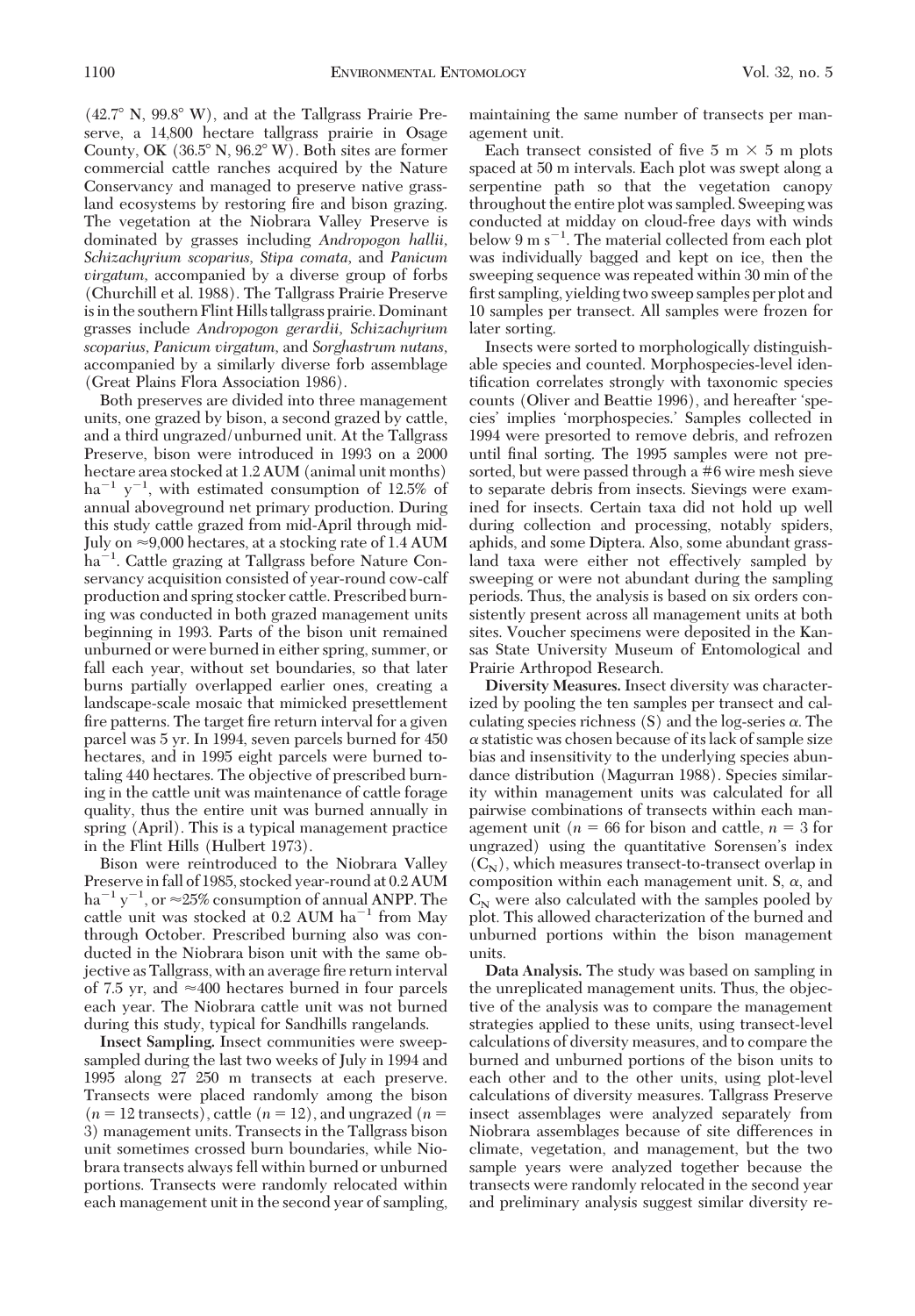|             | Tallgrass prairie |             |      |             | Niobrara valley |       |      |             |       |        |
|-------------|-------------------|-------------|------|-------------|-----------------|-------|------|-------------|-------|--------|
|             | 1994              |             | 1995 |             | 1994            |       | 1995 |             | Total |        |
|             | S                 | $\mathbf n$ |      | $\mathbf n$ | S               | n     | S    | $\mathbf n$ | S     | n      |
| Coleoptera  | 70                | 439         | 104  | 1,545       | 54              | 598   | 126  | 5,203       | 206   | 7,785  |
| Hymenoptera | 75                | 926         | 71   | 1.215       | 75              | 1,454 | 135  | 2,457       | 186   | 6,052  |
| Diptera     | 55                | 755         | 67   | 1.125       | 45              | 335   | 72   | 424         | 122   | 2,639  |
| Homoptera   | 47                | 2.304       | 58   | 4.678       | 54              | 2,797 | 91   | 4,846       | 116   | 14,625 |
| Hemiptera   | 31                | 142         | 49   | 795         | 39              | 313   | 78   | 1.230       | 101   | 2,480  |
| Orthoptera  | 27                | 1,182       | 22   | 186         | 30              | 935   | 21   | 164         | 46    | 2,467  |
| $Other^a$   | 10                | 59          | 8    | 48          | 13              | 153   | 20   | 161         | 29    | 421    |
| Total       | 315               | 5,807       | 379  | 9,592       | 310             | 6,585 | 543  | 14,485      | 806   | 36,469 |

**Table 1. Species richness (S) and abundance (n) of the major insect orders in sweep samples from the Tallgrass Prairie and Niobrara Valley Preserves, July 1994 and 1995**

*<sup>a</sup>* Other orders encountered rarely in the samples: Ephemeroptera, Lepidoptera, Mantodea, Neuroptera, Odonata, Phasmida, Thysaneura.

sponses in both years. Statistical comparison of S,  $\alpha$ , and  $C_N$  were conducted using one-way analysis of variance (ANOVA) (Proc GLM; SAS Institute Inc 2000) with transect as the observational unit for management unit (bison $[b+ub]$ , cattle $[b]$  or  $[ub]$ , ungrazed[ub]) comparisons, and plot as the observational unit when separating the bison units into bison[b] and bison[ub] portions. Means separations were based on Bonferroni-adjusted *t*-tests among all possible pairwise means comparisons.

#### **Results**

Sampling yielded nearly 36,500 insects representing 806 species from 15 orders for the two sites combined (Table 1). Sampling efficiency estimated from species accumulation curves averaged  $\approx 82\%$  (data not shown). 95% sampling efficiency would have required 5 to 10 more samples per transect. Over 95% of the species encountered belonged to Coleoptera, Diptera, Hemiptera, Homoptera, Hymenoptera, and Orthoptera, with Coleoptera and Hymenoptera consistently the most speciose, and Homoptera (primarily Cicadellidae) and Hymenoptera (Formicidae) consistently the most abundant.

Transects in the Tallgrass bison  $[b+ub]$  unit had the highest S ( $F_{2,51} = 3.37, P = 0.0422$ ; Fig. 1A) and  $\alpha$ values  $(F_{2,51} = 11.53, P = 0.0001; Fig. 1B)$ . Cattle[b] transects had intermediate S and the lowest  $\alpha$  values, while the ungrazed[ub] transects had thelowest S and intermediate  $\alpha$ . The bison [b+ub] transects had the lowest  $C_N$  ( $F_{2,267}$  = 26.99,  $P < 0.0001$ ; Fig. 1C), while cattle[b] and ungrazed[ub] transects had higher and nearly equal  $C_N$ .

The Niobrara bison $[b+ub]$  transects also had the highest S ( $F_{2,51} = 3.17, P = 0.0504$ ; Fig. 1D) and  $\alpha$  ( $F_{2,51}$  $= 4.50, P = 0.0159;$  Fig. 1E), with ungrazed [ub] transects intermediate, and cattle[ub] transects lowest.  $C_N$  was lowest for bison[b+ub] transects, intermediate for cattle[ub], and markedly higher in ungrazed[ub]  $(F_{2,267} = 29.68, P < 0.0001;$  Fig. 1E).

When the Tallgrass bison unit was reanalyzed by plot to separate the burned and unburned portions, the bison[b] plots had higher S than cattle[b], biso $n[ub]$ , or ungrazed[ub] plots ( $F_{3,259} = 18.96$ ,  $P =$  $0.0001;$  Fig. 2A).  $\alpha$  in bison[b] and bison[ub] plots was



**Fig. 1.** Insect species richness (S, mean number of species per transect), species diversity (log series  $\alpha$ ), and withinmanagement unit similarity  $(C_N,$  quantitative Sorensen's index) for management unit transects at the Tallgrass Prairie (Oklahoma) and Niobrara Valley (Nebraska) preserves. Letters denote significant differences among means.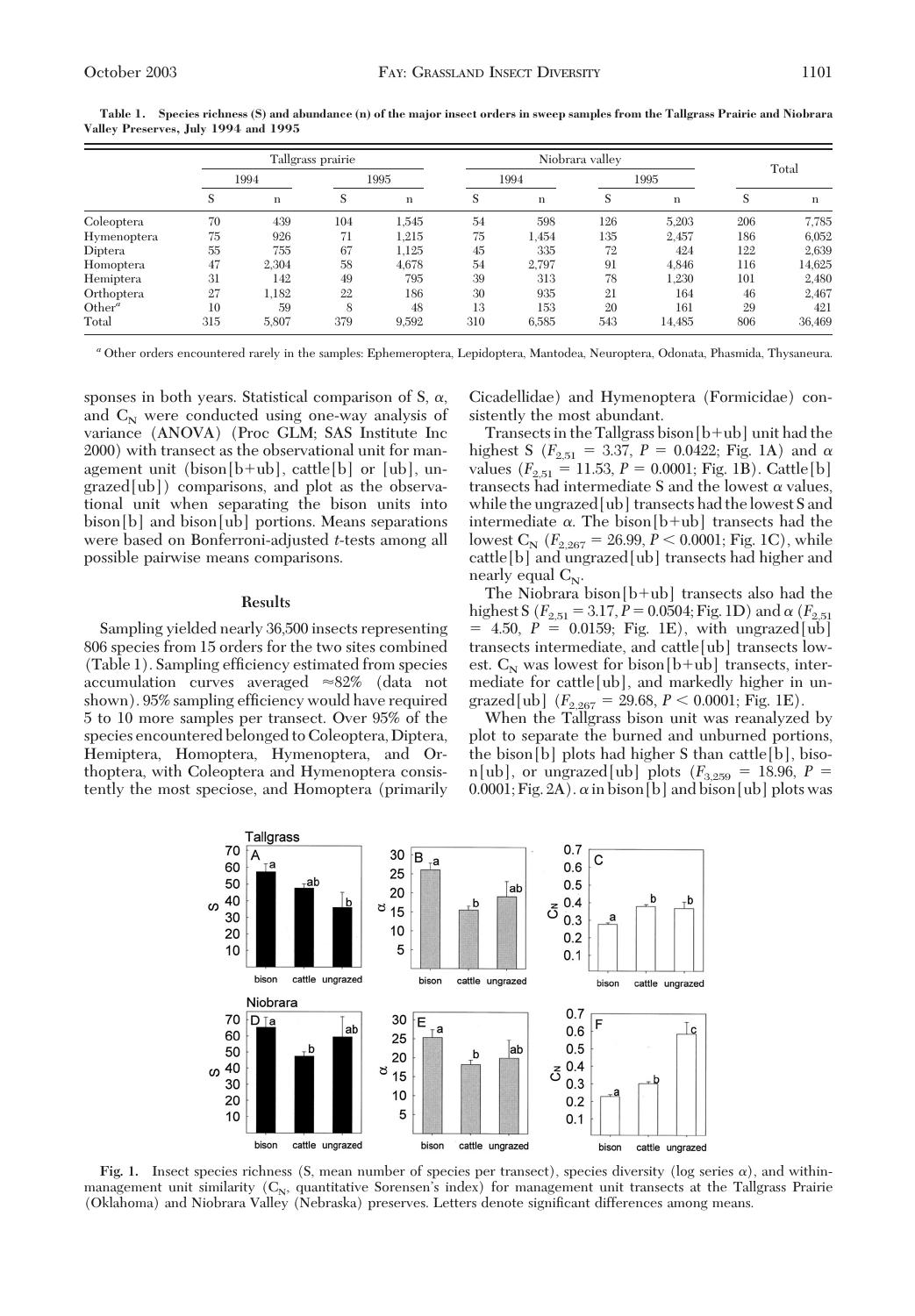

**Fig. 2.** Diversity indices for management unit sample plots at Tallgrass and Niobrara. Means  $\pm$  1 SE. S,  $\alpha$ ,  $C_N$ , and means separations as in Fig. 1.

higher than in cattle[b] plots, but equal to ungrazed[ub] plots  $(F_{3,259} = 12.15, P = 0.0001; Fig. 2B)$ . Bison[ub] plots had the lowest  $C_N$ , bison[b] and ungrazed[ub] were intermediate, and cattle[b] plots highest  $(F_{3,5522} = 286.62, P < 0.0001;$  Fig. 2C).

At Niobrara, S was highest in bison [ub] plots ( $F_{3,258}$ )  $= 14.36, P = 0.0001; Fig. 2D$ .  $\alpha$  values were highest for bison[b], intermediate in bison[ub], and lowest in cattle[ub] and ungrazed[ub] plots  $(F_{3,258} = 3.20, P =$ 0.0239; Fig. 2E).  $C_N$  was lowest for bison[b], intermediate for bison[ub] and cattle[ub], and highest in ungrazed[ub]  $(F_{3.5389} = 267.21, P \le 0.0001; Fig. 2F).$ 

## **Discussion**

This analysis found both sites to have higher S and  $\alpha$ , and lower  $C_N$  on bison management unit transects compared with cattle and ungrazed units. Both bison units underwent the same burning protocol of partial, overlapping burns, creating a mosaic of habitat patches differing in frequency, season, and time since last burning. This likely created a more heterogeneous landscape in terms of plant productivity, composition, structure, and microclimate than cattle and ungrazed management units, which experienced uniform application or withholding of fire. Bison units always contained the most diverse sample plots (Fig. 2) in terms of S,  $\alpha$ , and C<sub>N</sub>, and these high diversity plots were likely responsible for the high overall bison unit diversity.

There was also evidence suggesting that high bison unit diversity was in part caused by bison grazing per *se*. Bison unit plots always had greater S and  $\alpha$  than cattle unit plots when both were burned (at Tallgrass) and when both were unburned (at Niobrara; Fig. 2). At Tallgrass, the bison[b]-cattle[b] comparison is confounded by varying fire season in the bison unit, versus spring burning in the cattle unit. However, the comparison was not confounded under unburned conditions at Niobrara. The only evidence that cattle per se increased insect diversity was seen at Niobrara, where  $C_N$  in cattle[u] was substantially less than in ungrazed[u] (Fig. 2F), suggesting greater compositional variability among cattle[u] plots. The lack of evidence for cattle effects may reßect the shorter duration of cattle grazing compared with year-round bison grazing.

Within the bison units, fire had opposite effects on insect species richness and similarity between the two sites (Fig. 2), with greater S and  $C_N$  in burned portions of the Tallgrass bison unit, but lower S and  $C_N$  in burned portions of the Niobrara bison unit. Bison preferentially graze burned areas over unburned (Hartnett et al. 1997), and Niobrara bison had a higher stocking rate than Tallgrass bison. Thus, lower Niobrara bison[b] richness might result from relatively greater bison grazing pressure in burned patches, and higher Tallgrass bison[b] insect richness from relatively lighter bison grazing pressure.

Fire and grazing alter several aspects of insect habitat quality. Increased forb diversity after grazing likely results in more host plant species for herbivorous and host-specialized taxa. Grazing also increases N availability to specialist and generalist insects by increasing the availability of N to the vegetation (Blair et al. 1998). N is an important limiting resource, especially for herbivore taxa (Mattson 1980, Prestidge and McNeill 1983). In contrast, burning reduces plant species richness (Gibson and Hulbert 1987) and alters grazing patterns, increasing spatial heterogeneity in vegetation composition, quality, and probability of future fire and grazing (Hartnett et al. 1997, Coppedge and Shaw 1998). This likely leads to habitat patches within a management unit supporting relatively dissimilar insect assemblages, increasing overall management unit diversity. Several studies have linked these ecosystem traits with insect diversity (Murdoch et al.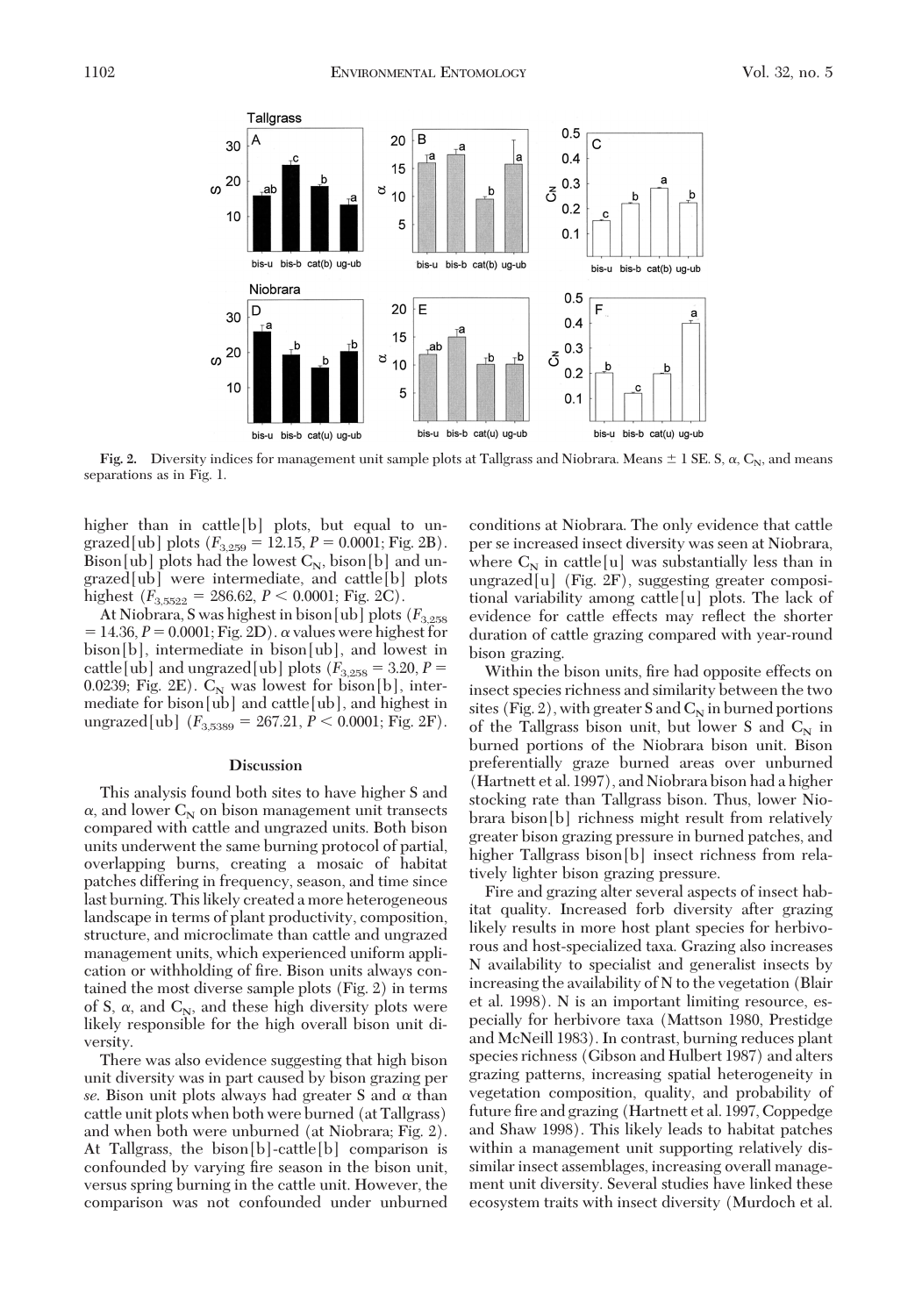1972, Root 1973, Evans 1988, Knops et al. 1999, Haddad et al. 2001, Jonas et al. 2002).

While these results reßect general trends in the assemblage sampled in this study, individual taxa are likely to show varying responses to management practices (Warren et al. 1987, Anderson et al. 1989). For example, Coleopteran and Orthopteran families showed contrasting diversity responses among oldfield versus native prairie land-use types (Jonas et al. 2002). Fire and grazing can also cause direct mortality in some groups (Hayes 1927, Fay and Samenus 1993), especially internal feeders, whereas more vagile forms may avoid direct impacts.

Several factors limit the generalizations that can be drawn from this analysis. This study lacked true replication of the management units, and inherent site differences in vegetation, climate, soils, land use history, stocking rate, and fire season precluded direct statistical comparison of the sites. However, extensive sampling was conducted on widely separated transects, which were relocated for the second sampling, providing adequate representation of the management units. Additional sampling periods would give a more complete assessment of the canopy assemblage. Also, sampling of other faunal components such as detritivores, soil fauna, and species of conservation interest would broaden the interpretation of fire and grazing impact on insect diversity in these systems.

### **Conclusions**

Management units at these two sites significantly differed in the diversity of their insect assemblages, with higher insect richness and diversity at both sites in management units grazed by bison in combination with a temporal and spatial mosaic of prescribed burning. Future studies should assess whether cattle combined with a similar mosaic of burns would produce similar levels of diversity as with bison. Additional replicated factorial experiments involving cattle, bison, and fire will also refine our understanding of the effects of these widespread grassland management practices on insect diversity.

## **Acknowledgments**

Ted Barkley, Margy Bell, Derrick Blocker, Dave Engle, Bob Hamilton, Dave Hartnett, Chris O'Meilia, Aaron Roper, Melinda Smith, Al Steuter, Gene Towne, Valerie Wright, and Greg Zolnerowich provided valuable assistance and input. Bobby Brown, Brian Kopper, Anil Menon, Katherine Ostroe, Janet Van Kirk Throne, Casey Veatch, and Steve Winter collected and processed the samples. Research was supported by the Mellon Foundation, the Nature Conservancy, and the Konza Prairie LTER program at Kansas State University.

#### **References Cited**

**Anderson, R. C., T. Leahy, and S. S. Dhillion. 1989.** Numbers and biomass of selected insect groups on burned and unburned sand prairie. Am. Midl. Nat. 122: 151-162.

- **Axelrod, D. I. 1985.** Rise of the grassland biome, central North America. Bot. Rev. 51: 163-201.
- **Blair, J. M., T. R. Seastedt, C. W. Rice, and R. A. Ramundo. 1998.** Terrestrial Nutrient Cyclingin Tallgrass Prairie, pp. 222-243. *In* A. K. Knapp, J. M. Briggs, D. C. Hartnett, and S. L. Collins [eds.], Grassl. Dynamics: Long-term Ecological Research in Tallgrass Prairie. Oxford University Press, New York.
- **Callaham, M. A., Jr., M. R. Whiles, C. K. Meyer, and B. L. Brock. 2000.** Feeding ecology and emergence production of annual cicadas (Homoptera: Cicadadae) in tallgrass prairie. Oecologia (Berl.). 123: 535–542.
- **Carson, W. P., and R. B. Root. 1999.** Top-down effects of insect herbivores during early succession: inßuence on biomass and plant dominance. Oecologia (Berl.). 121:  $260 - 272.$
- **Churchill, S. P., C. C. Freeman, and G. E. Kantak. 1988.** The vascular flora of the Niobrara Valley Preserve and adjacent areas in Nebraska. Trans. Nebr. Acad. Sci. 16: 1-16.
- **Collins, S. L., and L. L. Wallace. 1990.** Fire in North American Tallgrass Prairies. University of Oklahoma Press, Norman, OK.
- **Coppedge, B. R., and J. H. Shaw. 1998.** Bison grazing patterns on seasonally burned tallgrass prairie. J. Range Manage. 51: 258-264.
- **Evans, E. W. 1988.** Grasshopper (Insecta: Orthoptera: Acrididae) assemblages of tallgrass prairie. Can. J. Zool. 66: 1495-1501.
- **Evans, E. W., and T. R. Seastedt. 1995.** The relations of phytophagous invertebrates and rangeland plants, pp. 580 Ð 634. *In* D. J. Bedunah and R. E. Sosebee [eds.], Wildland plants: physiological ecology and developmental morphology. Society for Range Management, Denver, CO.
- **Fay, P. A., and R. J. Samenus. 1993.** Gall wasp (Hymenoptera: Cynipidae) mortality in a spring tallgrass prairie fire. Environ. Entomol. 22: 1333-1337.
- Gibson, D. J., and L. C. Hulbert. 1987. Effects of fire, topography and year-to-year climatic variation on species composition in tallgrass prairie. Vegetatio 72: 175–186.
- Great Plains Flora Association. 1986. Flora of the Great Plains. University Press of Kansas, Lawrence, KS.
- **Haddad, N. M., D. Tilman, J. Haarstad, M. Ritchie, and J. Knops. 2001.** Contrasting effects of plant richness and compositionon insect communities: a field experiment. Am. Nat. 158: 17-35.
- **Hartnett, D. C., A. A. Steuter, and K. R. Hickman. 1997.** Comparative ecology of native and introduced ungulates, pp. 72-101. *In* F. L. Knopf and F. B. Samson [eds.], Ecology and conservation of Great Plains vertebrates. Springer, New York.
- Hayes, W. P. 1927. Prairie insects. Ecology 8: 486-492.
- **Hulbert, L. C. 1973.** Management of Konza Prairie to approximate pre-white-man fire influences, pp. 14-17. In Proceedings, Third Midwest Prairie Conference, 22 September 1972, Manhattan, KS. Kansas State University, Manhattan, KS.
- **Hunter, M. D., and P. W. Price. 1992.** Playing chutes and ladders: heterogeneity and the relative roles of bottom-up and top-down forces in natural communities. Ecology 73: 724-732.
- **Jonas, J. L., M. R. Whiles, and R. E. Charlton. 2002.** Aboveground invertebrate responses to land management differences in a central Kansas grassland. Environ. Entomol. 61:1142-1152.
- **Knops, J., D. Tilman, N. M. Haddad, S. Naeem, C. E. Mitchell, J. Haarstad,M. Ritchie, K.M. Howe, P. Reich, E. Siemann, and J. Groth. 1999.** Effets of plant species richness on